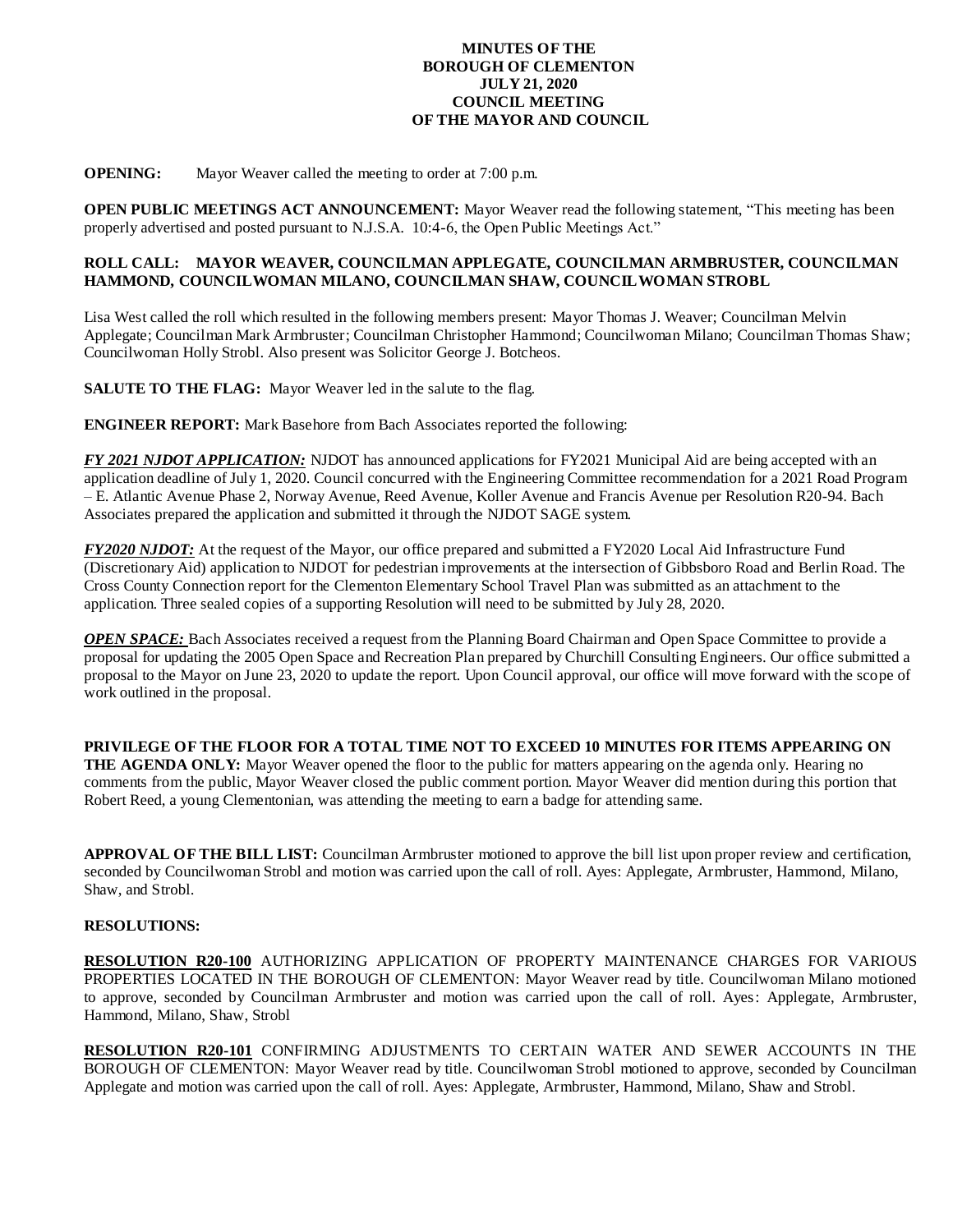**RESOLUTION R20-102** AUTHORIZING SUBMISSION OF SUSTAINABLE JERSEY GRANT APPLICATION: Mayor Weaver read by title. Councilman Applegate motioned to approve, seconded by Councilwoman Strobl and motion was carried upon the call of roll. Ayes: Applegate, Armbruster, Hammond, Milano, Shaw and Strobl.

**RESOLUTION R20-103** AUTHORIZING ADJUSTMENT OF WATER AND SEWER ACCOUNT FOR BLOCK 130, LOT 1: Mayor Weaver read by title. Councilwoman Shaw motioned to approve, seconded by Councilman Armbruster and motion was carried upon the call of roll. Ayes: Applegate, Armbruster, Hammond, Milano, Shaw and Strobl.

**RESOLUTION R20-104** CONFIRMING CANCELLATION OF PROPERTY TAXES FOR BLOCK 159, LOT 9 AND 10, DUE TO 100% DISABLED VETERAN EXEMPTION: Mayor Weaver read by title. Councilman Shaw motioned to approve, seconded by Councilman Armbruster and motion was carried upon the call of roll. Ayes: Applegate, Armbruster, Hammond, Milano, Shaw and Strobl.

**RESOLUTION R20-105** AUTHORIZING PARTICIPATION IN COOPERATIVE PRICING WITH THE COUNTY OF CAMDEN FOR SINGLE STREAM RECYCLING: Mayor Weaver read by title. Councilwoman Milano motioned to approve, seconded by Councilman Armbruster and motion was carried upon the call of roll. Ayes: Applegate, Armbruster, Hammond, Milano, Shaw and Strobl.

**RESOLUTION R20-106** AUTHORIZING FINAL PAYMENT TO LANDBERG CONSTRUCTION, LLC IN THE AMOUNT OF \$24,023.19 FOR 2018-2019 NJDOT/CDBG ROADS PROGRAM: Mayor Weaver read by title. Councilman Armbruster motioned to approve, seconded by Councilwoman Milano and motion was carried upon the call of roll. Ayes: Applegate, Armbruster, Hammond, Milano, Shaw and Strobl.

**RESOLUTION R20-107** AUTHORIZING APPOINTMENT OF KEVIN GARRETSON, SR. TO THE POSITION OF PROVISIONAL PUBLIC WORKS DIRECTOR IN THE BOROUGH OF CLEMENTON: Mayor Weaver read by title. Councilman Armbruster motioned to approve, seconded by Councilman Applegate and motion was carried upon the call of roll. Ayes: Applegate, Armbruster, Hammond, Milano, Shaw and Strobl.

**RESOLUTION R20-108** AUTHORIZING THE MAYOR AND MUNICIPAL CLERK TO EXECUTE EMPLOYMENT AGREEMENT BETWEEN KEVIN GARRETSON, SR. AND THE BOROUGH OF CLEMENTON: Mayor Weaver read by title. Councilwoman Applegate motioned to approve, seconded by Councilman Armbruster and motion was carried upon the call of roll. Ayes: Applegate, Armbruster, Hammond, Milano, Shaw and Strobl.

**RESOLUTION R20-109** APPROVAL TO SUBMIT A GRANT APPLICATION AND EXECUTE A GRANT CONTRACT WITH NJDOT FOR THE FY2020 LOCAL AID INFRASTRUCTURE FUND GIBBSBORO ROAD AND BERLIN ROAD INTERSECTION IMPROVEMENTS: Mayor Weaver read by title. Councilman Applegate motioned to approve, seconded by Councilwoman Milano and motion was carried upon the call of roll. Ayes: Applegate, Armbruster, Hammond, Milano, Shaw and Strobl.

**UNFINISHED BUSINESS:** Discussion as to the Go Go Application. Councilwoman Strobl was inquiring if the Borough was going forward with this. Trial is for a term of (60) sixty days. Cost for Public Works, Water and Sewer, and Council are \$4,800.00 and Code Enforcement is \$4,600.00. Funds would be shared through different departments. Councilman Armbruster suggested a copy of the contract to should be sent to George Botcheos for review. A motion was entered. Councilwoman Strobl motioned to approve, seconded by Councilman Shaw and motion was carried upon the call of roll. Ayes: Applegate, Armbruster, Hammond, Milano, Shaw and Strobl.

**NEW BUSINESS:** Councilman Shaw met with Fire Marshall John Zuggi and Fire Chief Randall Freiling about using the dedicated fund to purchase six sets of turn out gear. Money will not exceed \$1,900.00. A motion was entered. Councilman Shaw motioned to approve, seconded by Councilman Armbruster and motion was carried upon the call of roll. Ayes: Armbruster, Hammond, Milano, Shaw and Strobl.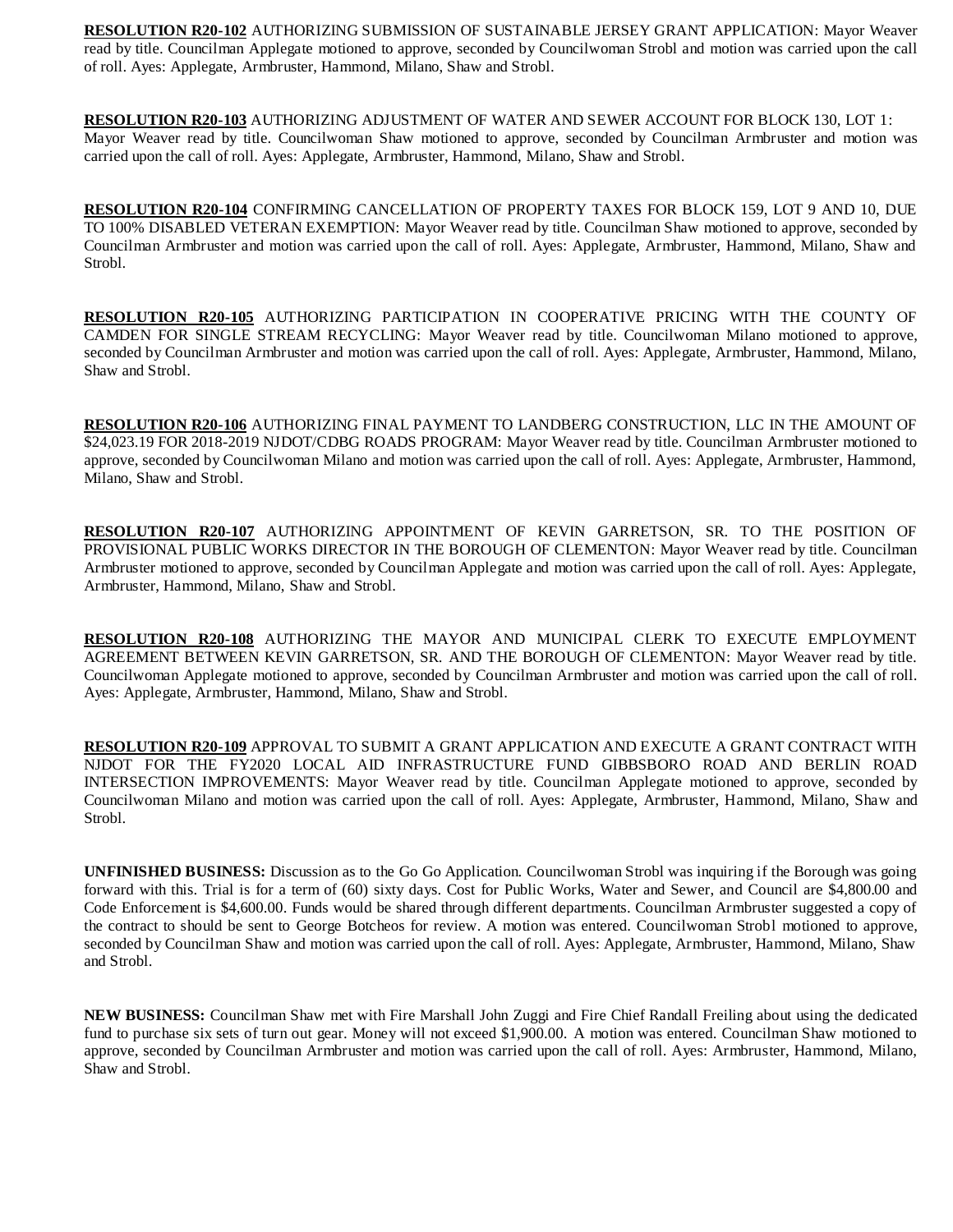Councilman Hammond inquired as to when the Senior Center was to re-open. Councilman Armbruster advised that he had no idea as when it will re-open. Also, a resident had asked as to why our Mayor and Council did not have profiles for our website. Councilman Hammond asked the Mayor and Council give him a brief description of themselves so that he could add it to the website.

Councilman Hammond also discussed the fall edition of the Clementonian. Cost will be approximately \$250.00 for printing by Sandoval Graphics and Printing. Block Captains will deliver the Clementonian to the residents. Mayor and Council agreed that printing will not exceed \$500.00 in cost. A motion was entered. Councilman Hammond motioned to approve, seconded by Councilman Shaw and motion was carried upon the call of roll. Ayes: Armbruster, Hammond, Milano, Shaw and Strobl.

Councilman Hammond inquired if we can continue with the Municipal Alliance Events. Mayor Weaver advised that he is unsure if we can. Councilman Armbruster advised that we could possibly contact the County to see if we could use the money in other ways, possibly for the school.

## **PRIVILEGE OF THE FLOOR:**

Mayor Weaver opened the public comment period for anyone in virtual attendance who wished to speak.

*Lance, Gibbsboro Road* – Is concerned about how drivers use Gibbsboro road as two lanes as it is not safe. He would like to know if Borough can stripe the road. Councilman Armbruster advised that this is a County road and is not sure the County would allow us to stripe a county road. Mr. Basehore from Bach Associates advised that a Resolution would have to be obtained from the County Engineer and the Freeholders. Municipality would have to take responsibility for the cost. Mr. Basehore advised that we could look into it again. Attorney Botcheos advised that we need to address the County. Councilman Armbruster advised that he will reach out to the County.

*Melaynie Crow, 146 Pawnee Avenue* – Wanted to congratulate the Boy Scouts. Asked Mayor Weaver about the Mayor's Pledge and what the status is. She would like to know if Mayor is reviewing policy and procedures, etc. Inquired about the Go Go Application and how it can be accessed. Councilwoman Strobl advised that there will be training. Ms. Crow asked why the Borough does not have a dedicated Facebook page where residents can be informed. Councilman Armbruster agreed that we should have a Facebook Page. Attorney Botcheos and Mayor Weaver advised that this would have to be discussed further.

*Dina Massey – Elm Avenue* – Ms. Massey is concerned about the storm drains. Several of them do not have any grates and have large openings.

*Jessica Cheeseman* – Discussion as to the Mayor's Pledge. Pledge is four parts. When is Mayor in reviewing the pledge? What is next step in setting up meeting and how can we prioritize? Mayor Weaver advised that he is still reviewing Part I and that a meeting will not be set up with the Public Safety Board until the Public Safety Board and the Mayor meet. Mayor Weaver also advised that he should be completed with his review by October or early November.

*Mike Travani – Trout Avenue* - Mr. Travani is concerned about the two vacant houses on either side of him as many trees have fallen due to the recent storms. Mr. Travani has used his own money to take down several trees as well. He would like to know what remedies can be taken.

*Rebecca Holloway – Francis Avenue –* Discussion as to Mayor's Pledge. Ms. Holloway asked Mayor and Council if they watched the Town Hall Meeting on July 16<sup>th</sup> as to the use of force. She would like the Mayor and Council to familiarize their selves with that meeting by our next council meeting. She will email the Mayor and Council with the link to that meeting. Ms. Holloway also commented on how the Borough looks outdated and out of touch for not using Facebook. Mayor reiterated to her that he and Council will have a discussion as to same.

*Dave Cornwell* – Advised that the Friends of Clementon Food Pantry was granted a full resource from South Jersey Food Bank and will have federal food coming first week of August. They have fed 3,000 people and would he would like to thank everyone who has helped. Mr. Cromwell is requesting use of the of the downstairs room of the library for dry goods food storage, as they will be receiving a lot of dry goods and needs to use it for storage. Councilman Armbruster suggested a room at the Community Center. Mr. Cromwell advised that they will need a secure and less active area. Councilman Armbruster suggested the Senior Center and Mr. Cromwell advised that that would be a more logistically and feasible place. Mr. Cromwell also advised that the dry goods woul d be stored on pallets and that the Pantry would absorb the cost for an exterminator. Councilman Armbruster advised that the Borough already exterminates the building. Councilman Shaw questioned as to if there was a secondary plan when things begin to open throughout the Borough. Mr. Cromwell asked that if approved that they would need time to remove the dry goods and that he was also going to look into a store front as well. Mayor and Council agreed that the food pantry can utilize a room at the Senior Center for at least (60) days and will re-evaluate same in September. Mr. Cromwell, Councilman Hammond and Melyanie Crow will have keys to access the Senior Center.